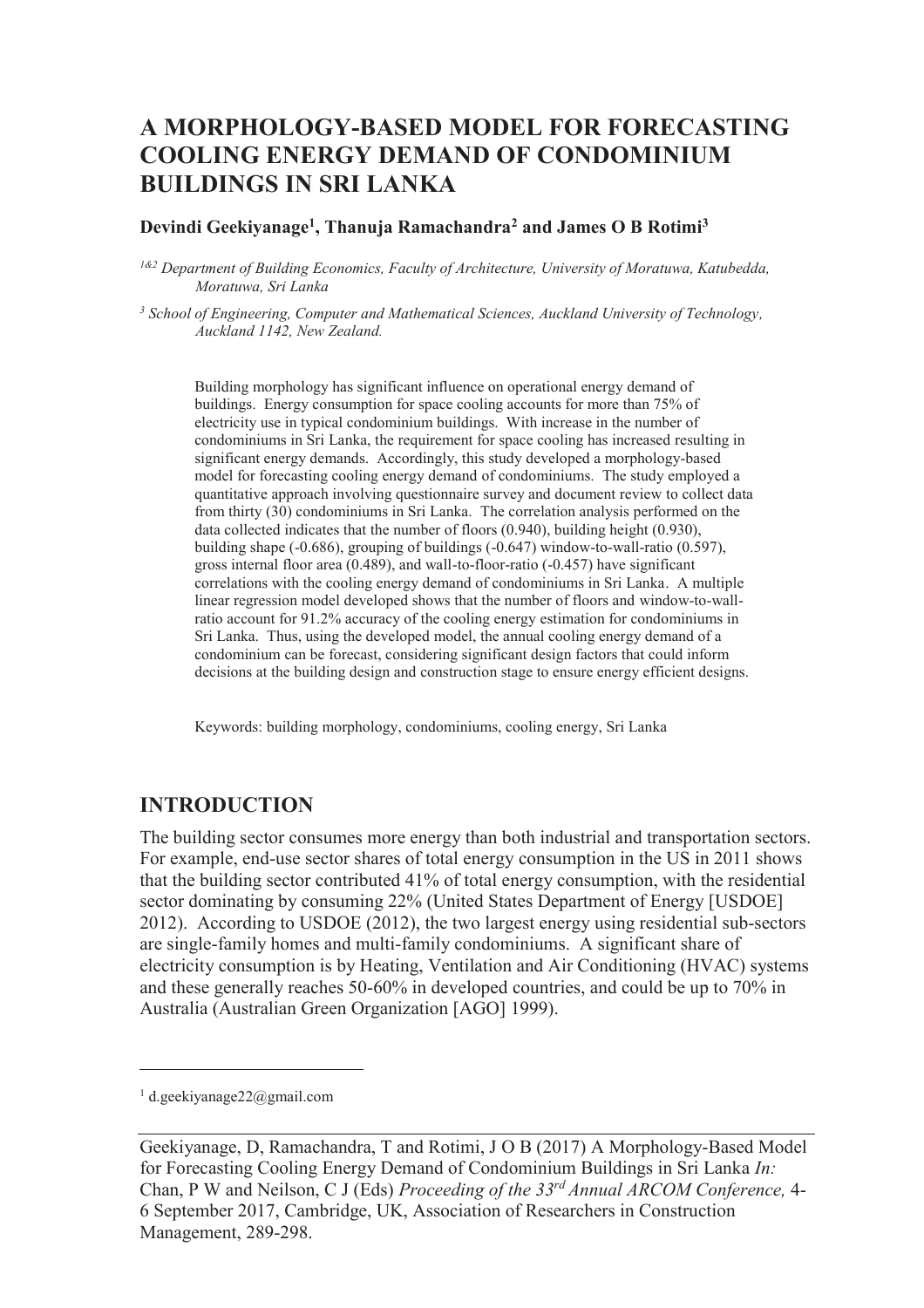In Sri Lanka, the building sector has become the dominant end-user of primary energy consumption (Ministry of Power & Energy 2011). The building sector consumes 170.6 quads of energy, which is 46% of the total energy consumption while the industrial sector and transportation sector consume 94.7 quads (25%) and 107.4 quads (29%) respectively. Anecdotal evidences from construction professionals suggest that both government and private sector investments on condominium buildings have significantly increased in recent past. Consequently, the requirements for space cooling energy demand have increased significantly. In Sri Lanka, comparison of the electricity bills and aggregated sub-metering data of buildings for an annual average of electricity end-use breakdown for HVAC system accounts for about 51% (Rajapaksha, Hyde and Rajapaksha 2010).

Given the dramatic increase in energy demand for HVAC of condominiums in Sri Lanka, this research develops a regression model based on principal building morphology data for forecasting cooling energy demand of condominium buildings in Sri Lanka. Since, morphology data of buildings are known at early stages such as construction or acquisition, the developed model could be used to predict the required energy for space cooling in condominiums. With this focus, the study believes such information could help both building owners and contractors to make informed decisions over properties. Further, being the prime factor in running costs of a building, the energy demand for space cooling will indicate the future implications on running costs of condominiums.

# **LITERATURE REVIEW**

## **Building Morphology Factors and Cooling Energy Demand of Buildings**

The drivers of HVAC energy consumption in buildings are many and different in nature. Susorova, Tabibzadeh, Rahman, Clack, and Elnimeiri (2013) indicated that the space cooling energy demand of a building is influenced by internal and external heat gains, although heat gain through building facades contributes more highly to space cooling energy demand. Subsequently, Zangheri *et al*., (2014) explained that three major determinants of cooling energy demand include building geometry, internal gains, and building technologies. Brown, Cox, Staver, and Baer (2014) established the linkages between weather and energy use in buildings, indicating that warmer climate will increase the demand for electricity due to air conditioning but will decrease the end-use demand for natural gas and fuel oil. In another light, Bousquet, Cremel, and Loper (2014) contend that socio-demographic, economic and building characteristics play an important role. In addition, a study by a team at the London School of Economics and Political Science (Rode 2014) indicated eight factors that determine the space cooling energy demand of buildings. These factors are building typology, building density, surface-tovolume-ratio, average building height, surface coverage, insulation, glazing ratio and the climate.

The foregoing review show that building morphology factors play important roles in cooling energy demand determination. In this context, building morphology refers to building characteristics, building structure and design, building geometry, and use intensity drivers. Useful studies in this regard, include those of Catalina, Virgone, and Iordache (2011) that investigated 12 buildings with varying building forms and glazing percentages. Catalina *et al*., (2011) concluded that the impact of building shape is most important in hot climates with higher solar radiation and outdoor temperature values. Further, Alanzi, Seo, and Krarti (2009) analysed several building shapes including rectangular, L-shape, U-shape, and H-shape with different building aspect ratios, Window-to-Wall-Ratios (WWR), and glazing types. The results of a detailed parametric analysis indicate that the effect of building shape on total building energy use depends on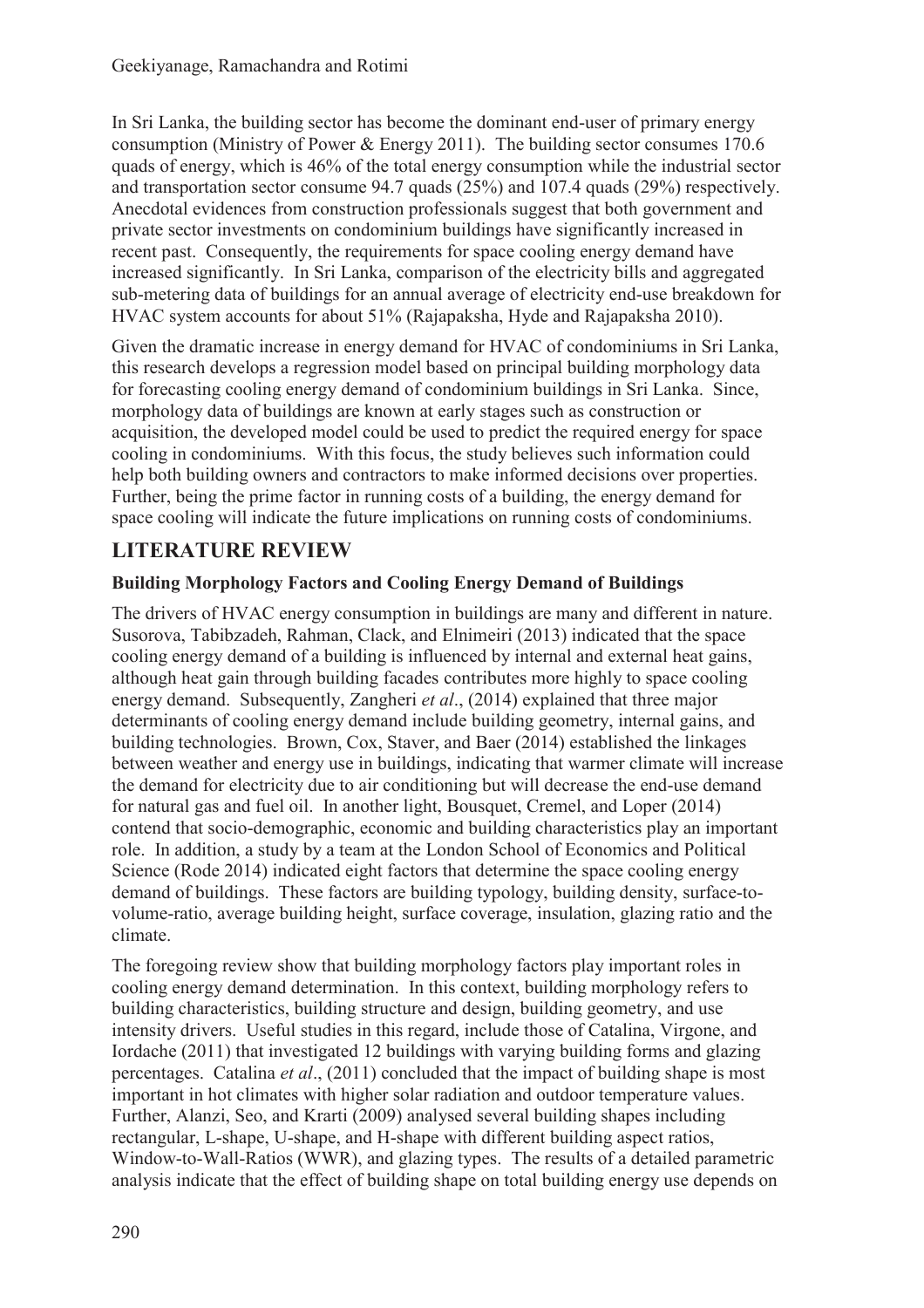primarily three factors: the relative compactness, the WWR and glazing type. For buildings with low WWRs, it is found that the total energy use is inversely proportional to relative compactness independent of its form in severe cold and scarcely sunny winters. Moreover, Ayeb (2016) elaborates that south and north oriented buildings are the most energy efficient building structures in hot and dry climates.

Besides, window area or WWR and Wall-to-Floor-Ratio (WFR) are another two vital factors affecting energy performance of buildings. Yang *et al*., (2015) analysed the variation of annual heating energy demand, annual cooling energy demand, and the annual total energy consumption in different conditions. Yang *et al* (2015) included different orientations, patterns of utilization of air conditioning system, WWR, and types of windows in hot summer and cold winter zones in China and concluded that total energy consumption increased with the increase of WWR. It appears more obvious when the window orientation is east and west. Also, Ayyad (2011) investigated the impact of WFR on the thermal performance of office buildings in Dubai, hot and humid climate and concluded that the higher WFR were responsible for reduced energy consumption.

In another light, Omari (2015) found that heating cost is influenced considerably by the relationship between the area of roof and walls, as roofs are a major element in heat loss. However, the impact of other building morphology factors such as building height, number of floors, Gross Internal Floor Area (GIFA) and grouping of buildings on the cooling energy consumption of buildings are not evident in both international and local context. Therefore, those factors were considered within this study.

## **Models for Estimation of the Cooling Energy Demand**

Literature shows that most of the models, which attempt to predict the cooling energy demand, have employed a statistical data analysis technique called Regression Analysis. For example, Kirkham, Boussabaine, and Grew (1999) applied a regression technique to model the energy cost of sports centres where the floor area and the number of users were used as two independent inputs. Mack and McWilliam (2013) proposed a model that contains eight predictors to calculate the percent change in cooling energy consumption to an accuracy about of 20%. Mack and McWilliam's model is applicable during the running stage of buildings, where there are adequate historical building operational data available. Other models seem less accurate and restricted to a specific life cycle. However, building morphology data are known at the pre-construction stage of a building and therefore, could serve as predictors of cooling energy demand of the building.

Further, the lack of reliable and consistent data make it impossible to establish energy models to predict energy demand for space cooling of condominiums in Sri Lanka at the early stage of buildings. This research, therefore, analyses energy consumption behaviour for space cooling of luxury and high-rise condominiums in Sri Lanka and develops a simplified regression model based on principal building morphology factors for forecasting annual cooling energy demand. With this model, one can forecast the annual cooling energy demand of a condominium and give due considerations to significant design factors to make informed decisions at the building design and construction stage to ensure energy efficient designs.

## **RESEARCH METHODS**

A quantitative approach was employed to develop a morphology-based model for forecasting annual cooling energy demand of condominium buildings in Sri Lanka. A questionnaire survey was administered to collect data related to building morphology factors and annual energy consumption for space cooling. Given the time constraints and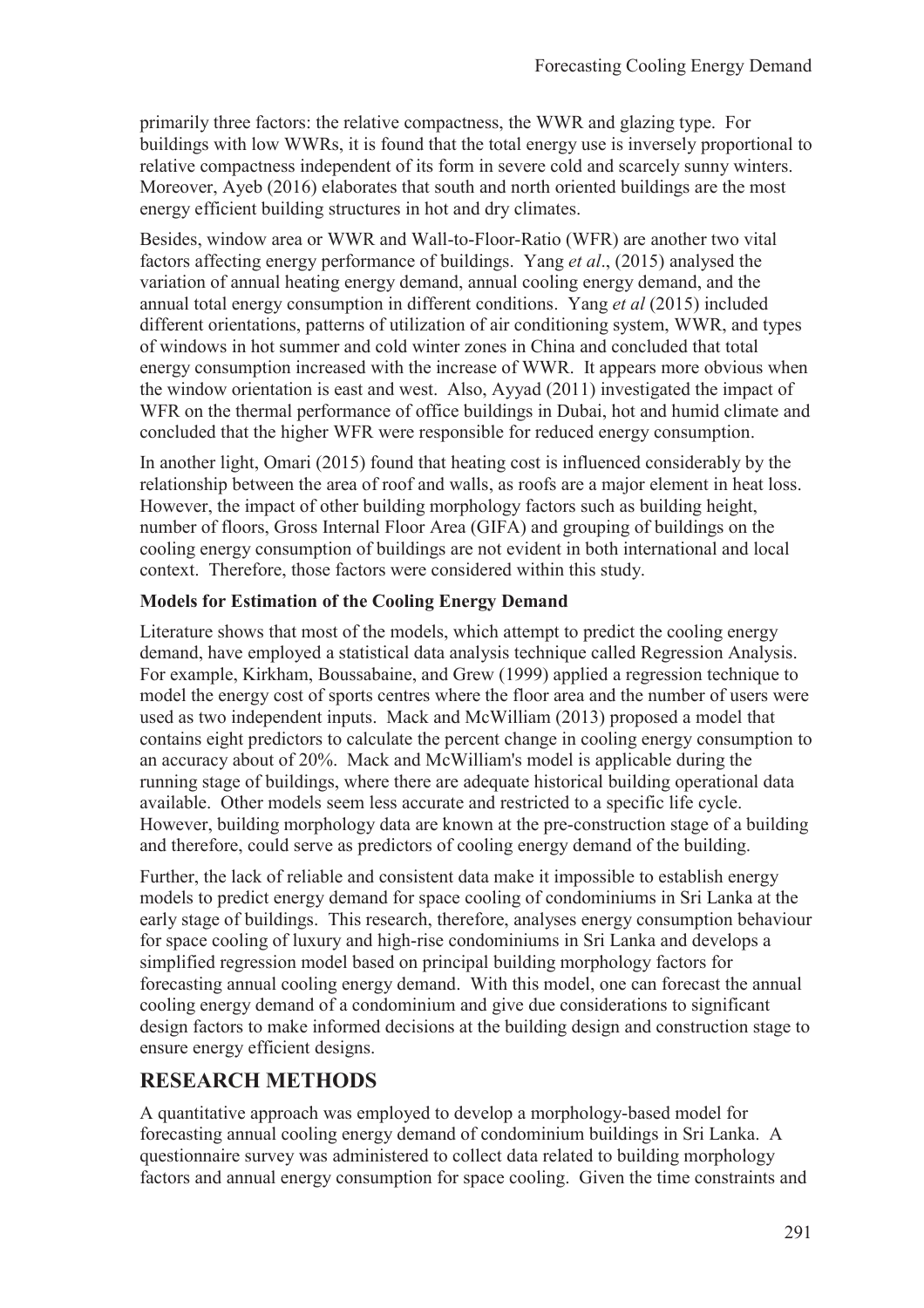limited access to data, a sample of thirty (30) (out of 70) registered luxury residential condominiums with 12 or more floors, constructed after 2010 were selected considering the minimum sample required for a survey design. A sample size between 30 and 500 at 5% confidence level is generally sufficient for many researches (Altunışık, Coşkun, Bayraktaroğlu, and Yıldırım 2004; Borg and Gall 1979). The data was collected from architectural drawings, sub-metering logs, records on annual energy consumption and utility bills. Questionnaire survey participants included professionals who have more than 10 years of experience in condominium operations and maintenance and having extensive knowledge on building morphology and energy consumption patterns in condominiums. A summary profile of survey participants is presented in Table 1.

*Table 1: Profile of the survey respondents* 

| Designation | Number of participants |               | Work experience    | Number of participants |               |
|-------------|------------------------|---------------|--------------------|------------------------|---------------|
|             | No.                    | $\frac{0}{0}$ |                    | No.                    | $\frac{0}{0}$ |
| Engineers   | 19                     | 63.3          | More than 20 years | 8                      | 26.7          |
| Managers    | 11                     | 36.7          | $20 - 15$ years    |                        | 23.3          |
|             |                        |               | $15 - 10$ years    | 15                     | 50            |
| Total       | 30                     | 100           | Total              | 30                     | 100           |

As observed from Table 1, majority of the participants (63.3%) are engineers whose designations are: Maintenance Engineer (7), O&M Engineer (5), Chief Engineer (4), Facilities Engineer (1), Mechanical Engineer (1) and Electrical Engineer (1). Rest of the participants are managers including Maintenance Managers (5), Facilities Managers (4) and Operations Managers (2).

For data analysis, basic descriptive, correlation and multiple linear regression analyses were employed in the study. Firstly, the set of significant morphology factors, which cause changes in cooling energy demand of condominiums were identified using Pearson correlation coefficient statistics. Seven out of nine morphology factors, which significantly correlated with the average annual cooling energy demand were forwarded for further analysis, based on the significance of correlation. Correlation strength determination followed suggestions by Ricciardy and Buratti (2015). Accordingly, correlation coefficient 'R' is  $0 \leq |R| \leq 0.3$  - weak correlation;

 $0.3 \leq |R| \leq 0.7$  - moderate correlation; and  $|R| \geq 0.7$  - strong correlation respectively.

Later, a model for forecasting cooling energy demand of condominiums in Sri Lanka is developed using a stepwise multiple linear regression analysis. In regression analysis, there are several criteria to be tested to select the best-fit model. Initially, the effect of multicollinearity should be checked. Although there is no formal criterion for determining the bottom line of the tolerance value or Variation Impact Factor (VIF), Chatterjee and Hadi (2012) suggest that a tolerance value of less than 0.1 or VIF greater than 10 generally indicates a significant multicollinearity. Besides, the commonly used measure of the goodness of fit of a linear model is R2 (the coefficient of determination) which ranges between 0 and -1. However, in multiple linear regression modelling, the best model is defined by its highest adjusted R2, as it is more accurate than R2.

## **DATA ANALYSIS AND FINDINGS**

## **The Relationship between Building Morphology Factors and the Cooling Energy Demand of Condominium Buildings**

In order to identify significant set of building morphology factors, building morphology details of the 30 condominiums were correlated with the average annual cooling energy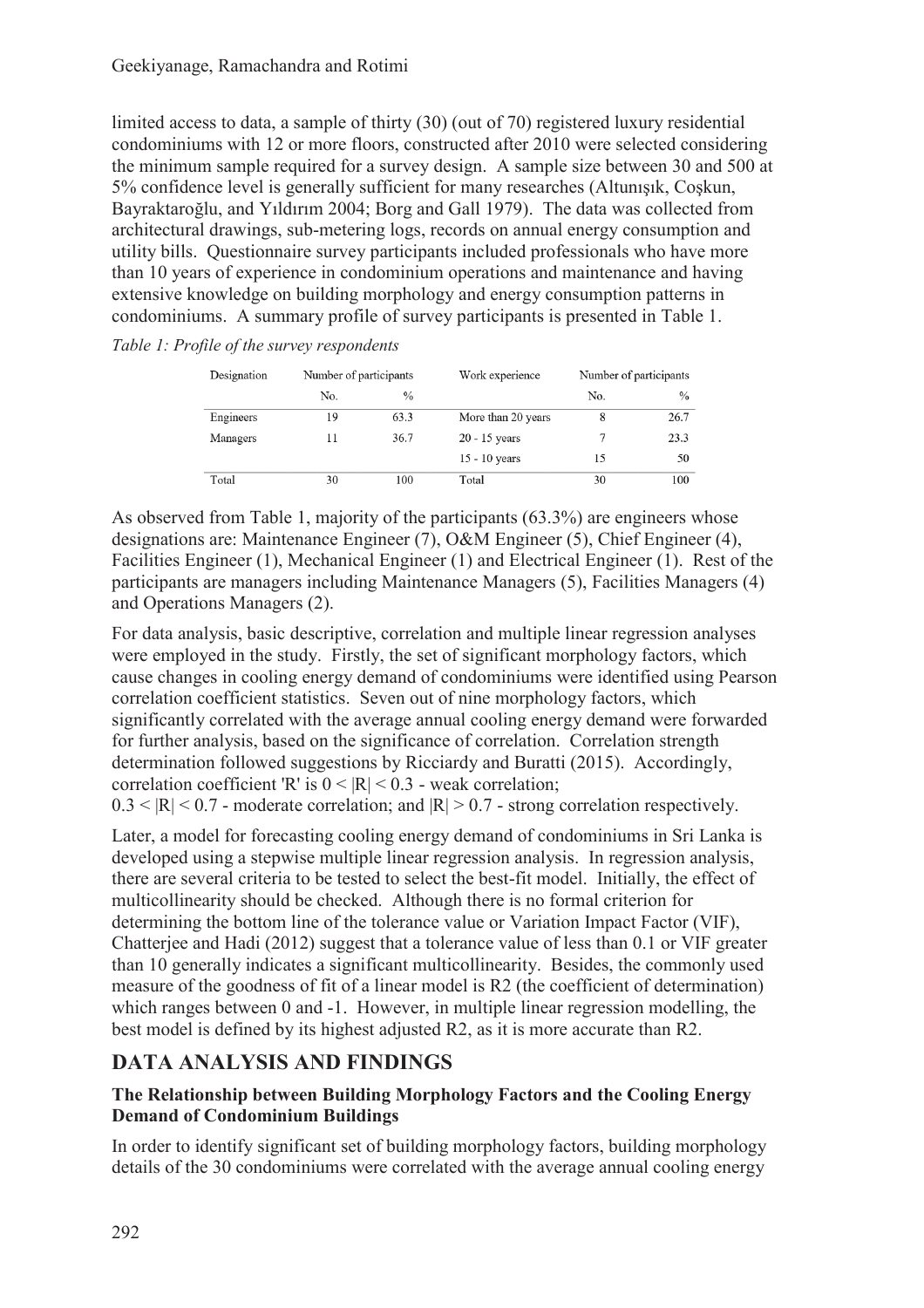demand using the SPSS Statistics 19.0. The result of the correlation analysis is shown in Table 2. The table depicts the Pearson correlation (R), the coefficient of determination (R2) and the significance of building morphology factors with respect to the annual cooling energy demand of condominiums in Sri Lanka.

| Building morphology factor | Average annual cooling energy consumption |                |                   |  |
|----------------------------|-------------------------------------------|----------------|-------------------|--|
|                            | R                                         | R <sub>2</sub> | $Sig.$ (2-tailed) |  |
| Area of roof               | $-0.180$                                  | 3%             | 0.341             |  |
| Orientation                | 0.319                                     | 10%            | 0.085             |  |
| WFR                        | $-0.457*$                                 | 20%            | 0.011             |  |
| <b>WWR</b>                 | $0.489**$                                 | 24%            | 0.006             |  |
| <b>GIFA</b>                | $0.597**$                                 | 36%            | 0.000             |  |
| Grouping of buildings      | $-0.647**$                                | 42%            | 0.000             |  |
| Building shape             | $-0.686**$                                | 47%            | 0.000             |  |
| Building height            | $0.930**$                                 | 86%            | 0.000             |  |
| No. of floors              | $0.940**$                                 | 88%            | 0.000             |  |

*Table 2: Correlations of average annual cooling energy consumption and building morphology factors* 

\*. Correlation is significant at the 0.05 level (2-tailed).

\*\*. Correlation is significant at the 0.01 level (2-tailed).

As observed from Table 2, based on Pearson correlation coefficients and the significance of correlations at 5% and 1% significant levels, seven out of nine factors resulted in significant correlation values. The factors include the number of floors, building height, building shape, the grouping of buildings, WWR, GIFA, and WFR. Amongst, all correlations except WFR are significant at the 0.01 level. Although building orientation did not result in a significant correlation, it has moderate and positive correlation with the cooling energy demand (0.319) while having 10% impact. Weak and a negative correlation is shown by the area of roof (-0.180). Factors having significant correlations are discussed in more detail below.

*Correlations with cooling energy demand: Number of floors and building height*  As observed from Table 2, the number of floors (0.940; 88%) and building height (0.930; 86%) have strong positive relationship with cooling energy demand. This indicates that cooling energy demand will increase with increase in number of floors and building height. Building height would most definitely increase in proportion with number of floors. Thus, once the number of floors increases, energy demand for space cooling of condominiums increases due to the increase of occupancy, appliance used and building volume. Further, it is obvious that the space required to condition will be increased with the increase of building height, therefore, resulting in growing cooling energy demand. Moreover, the increased wall area caused by increased height generates extra heat gain from environment. For number of floors, the coefficient of determination is 0.88, which means that 88% of the variation in mean cooling energy demand can be predicted from the relationship between number of floors and cooling energy consumption. Similarly, 86% of cooling energy, demanded by a condominium building depend on the building height while 14% depending on the other factors.

#### *Correlations with cooling energy demand: WWR and GIFA*

Both WWR (0.597; 36%) and GIFA (0.489; 24%) have positive and moderate relationship with the cooling energy demand of condominiums. It indicates that the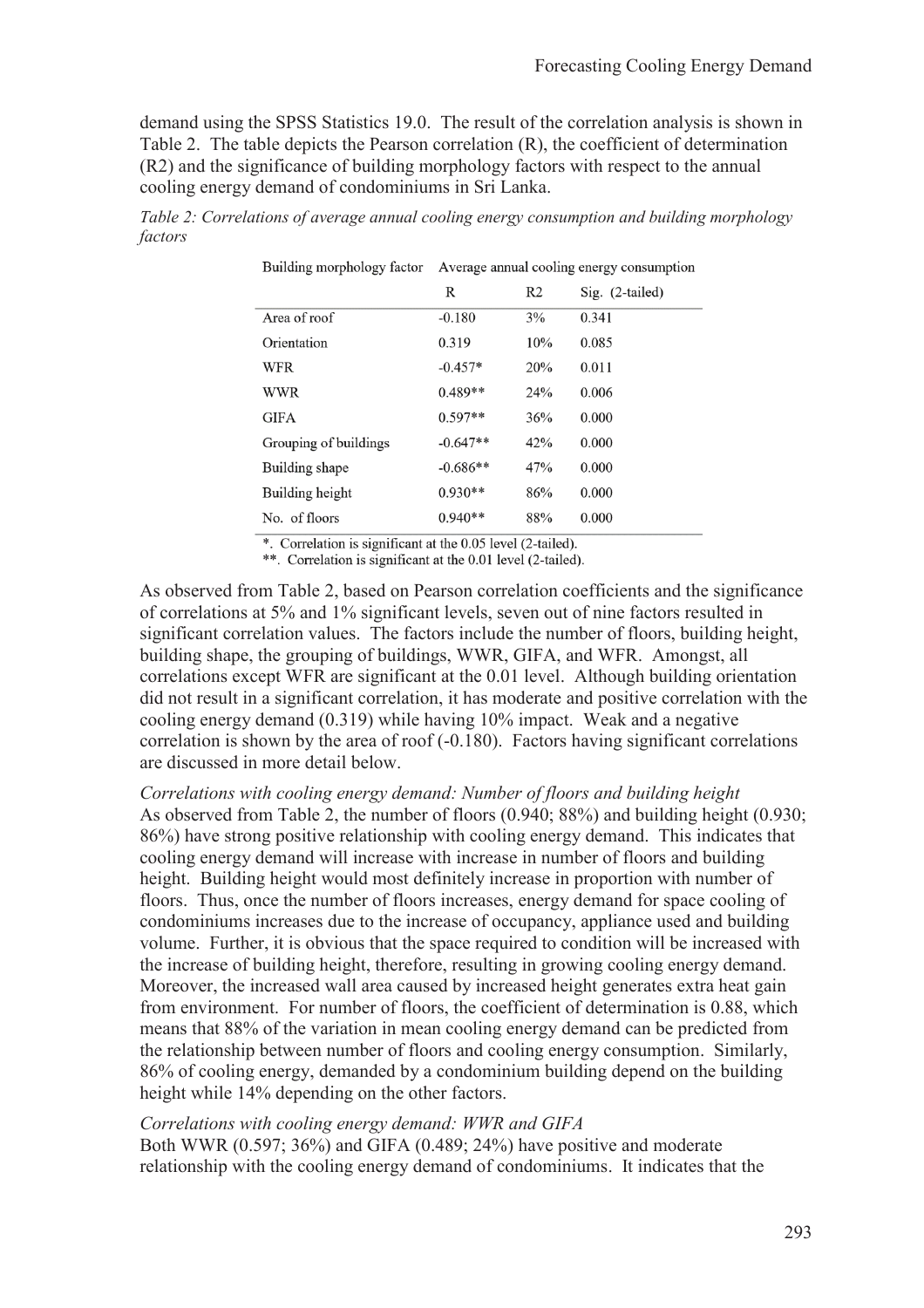energy consumption for space cooling increases with the increase of WWR and GIFA. High WWR can be resulted when the net glazing/window area becomes larger than the gross exterior wall area. Thus, wide glazing areas increase the external heat gain and lead to excessive cooling energy demand. Furthermore, the correlation analysis shows that the WWR is positively correlated with the height of the building (0.455) and number of floors (0.458). The coefficient of determination calculated indicates that the WWR determines 36% of the mean cooling energy demand of condominiums. Similarly, the increased GIFA will lead to more occupancy, excessive usage of heat emitting appliances and additional building volume to be conditioned. With the increase of aforementioned factors, the space cooling energy demand is definite to increase. Nevertheless, 24% of coefficient of determination resulted by GIFA indicates that building size is not the only factor which influences the energy demand of space cooling.

### *Correlations with cooling energy demand: Building shape, grouping of buildings and WFR*

Contrary to number of floors, building height, WWR, and GIFA, correlations of building shape (-0.686; 47%), grouping of buildings (-0.647; 42%) and WFR (-0.457; 20%) with the cooling energy demand are negative. In addition, all negative correlations have moderate impact on the cooling energy demand. Here, building shape is considered as irregular and regular shapes with values 0 and 1 respectively. The resulting negative correlation indicates that where the shape is regular, the consumption of cooling energy is reduced as it generates less external heat compared to irregular configuration, which has same building volume. However, building shape is not the only parameter, which determines the cooling energy demand of a condominium in tropical climates as it has only 47% of coefficient of determination. Besides, when grouping of building exits, the energy demand for space cooling may decrease due to covering effects. However, when a building is located separately, there will be an increase in energy consumption for space cooling. Only 42% of the mean value of cooling energy demand could be explained by this parameter. Finally, when there is a high WFR, the cooling energy demand of that particular condominium would decrease. In order to result in high WFR, the external wall area of a building should be greater than its GIFA. Correlation value obtained for GIFA also indicates that little GIFA consume low energy for space cooling, as it offers space for limited number of occupants and limits the number of appliances used within the area. However, the coefficient of determination of WFR is 20%, which means 80% of the mean value of cooling energy demand of condominiums in tropics will be determined by other factors.

These seven significantly correlated building morphology factors were forwarded for regression analysis, and the results are described in the following section.

## **A Morphology-Based Model for Forecasting Annual Cooling Energy Demand**

Initially, the regression model was fixed with the seven independent variables: number of floors, building height, building shape, the grouping of buildings, WWR, GIFA, and WFR using a stepwise method. Stepwise regression process systematically adds the most significant variable or removes the least significant variable during each step by eliminating correlations between independent variables, which can reduce the model accuracy. Accordingly, the regression analysis offered two models and Table 3 represents the coefficients and collinearity statistics of the two regression models.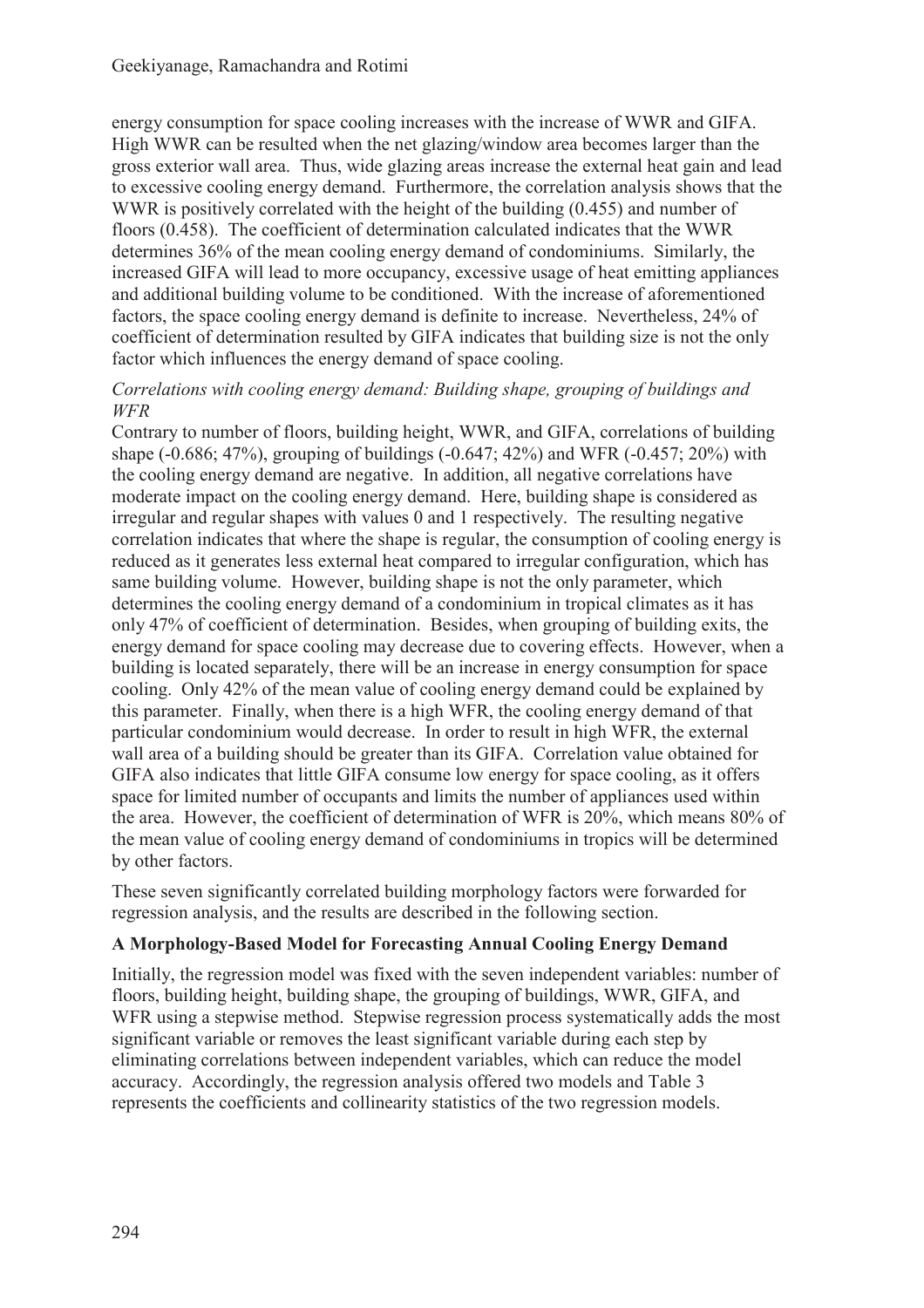|               | Unstandardized Coefficients |            | Standardized<br>Coefficients | <b>Collinearity Statistics</b> |       |
|---------------|-----------------------------|------------|------------------------------|--------------------------------|-------|
|               | B                           | Std. Error | Beta                         | Tolerance                      | VIF   |
| (Constant)    | -34732.863                  | 45087.186  |                              |                                |       |
| No. of floors | 21356.009                   | 1470.347   | 0.940                        | 1.000                          | 1.000 |
| (Constant)    | -194913.837                 | 60759.881  |                              |                                |       |
| No. of floors | 19160.987                   | 1409.023   | 0.843                        | 0.790                          | 1.265 |
| WWR           | 4339.533                    | 1275.393   | 0.211                        | 0.790                          | 1.265 |
|               |                             |            |                              |                                |       |

### *Table 3: Coefficients of the Regression Model*

#### a. Dependent Variable: Average annual cooling energy consumption

The collinearity statistics in Table 3 show that the tolerances are large and the VIF is considerably low. As mentioned in research methods, both the models 1 and 2 are considered for non-existence of multicollinearity. Table 4 provides the summary of the two models for forecasting the cooling energy demand of condominiums in tropics. Accordingly, the second model, which yields the highest adjusted R2, was selected as the best model and goodness of fit of the model is 91.2%.

*Table 4: Summary of Model* 

| Model | R                  | R2    | Adjusted | Std. Error of |       |         | <b>Change Statistics</b>         |
|-------|--------------------|-------|----------|---------------|-------|---------|----------------------------------|
|       |                    |       | R2       | the Estimate  |       |         | R2 Change F Change Sig. F Change |
|       | $0.940a$ 0.883     |       | 0.879    | 69268.28675   | 0.883 | 210.960 | 0.000                            |
|       | 0.958 <sub>b</sub> | 0.918 | 0.912    | 59013.17120   | 0.035 | 11.577  | 0.002                            |

b. Predictors: (Constant), No. of floors

c. Predictors: (Constant), No. of floors, Window-to-Wall-Ratio

d. Dependent Variable: Average annual cooling energy consumption

Based on these statistics, the annual cooling energy demand of condominium buildings in tropical climates could be expressed by:

Cooling energy demand  $(Kwh/y) = -194913.837 + 19160.987$  (Number of floors)  $+ 4339.533$  (WWR)

This developed model consists of two independent variables: number of floors and WWR. Thus, the cooling energy demand can be forecasted if the proposed number of floors and the WWR can be determined at the early stages of condominiums located in tropics.

## **DISCUSSION**

Unlike previous studies, which revealed altogether five morphology factors influencing the cooling energy demand of buildings in both hot and cold climates, the current study provides an extensive set of seven variables. The cooling energy demand is significantly influenced by number of floors (0.940, 88%), building height (0.930, 86%), building shape (-0.686, 47%), grouping of buildings (-0.647, 42%), WWR (0.597, 36%), GIFA (0.489, 24%), and WFR (-0.457, 20%).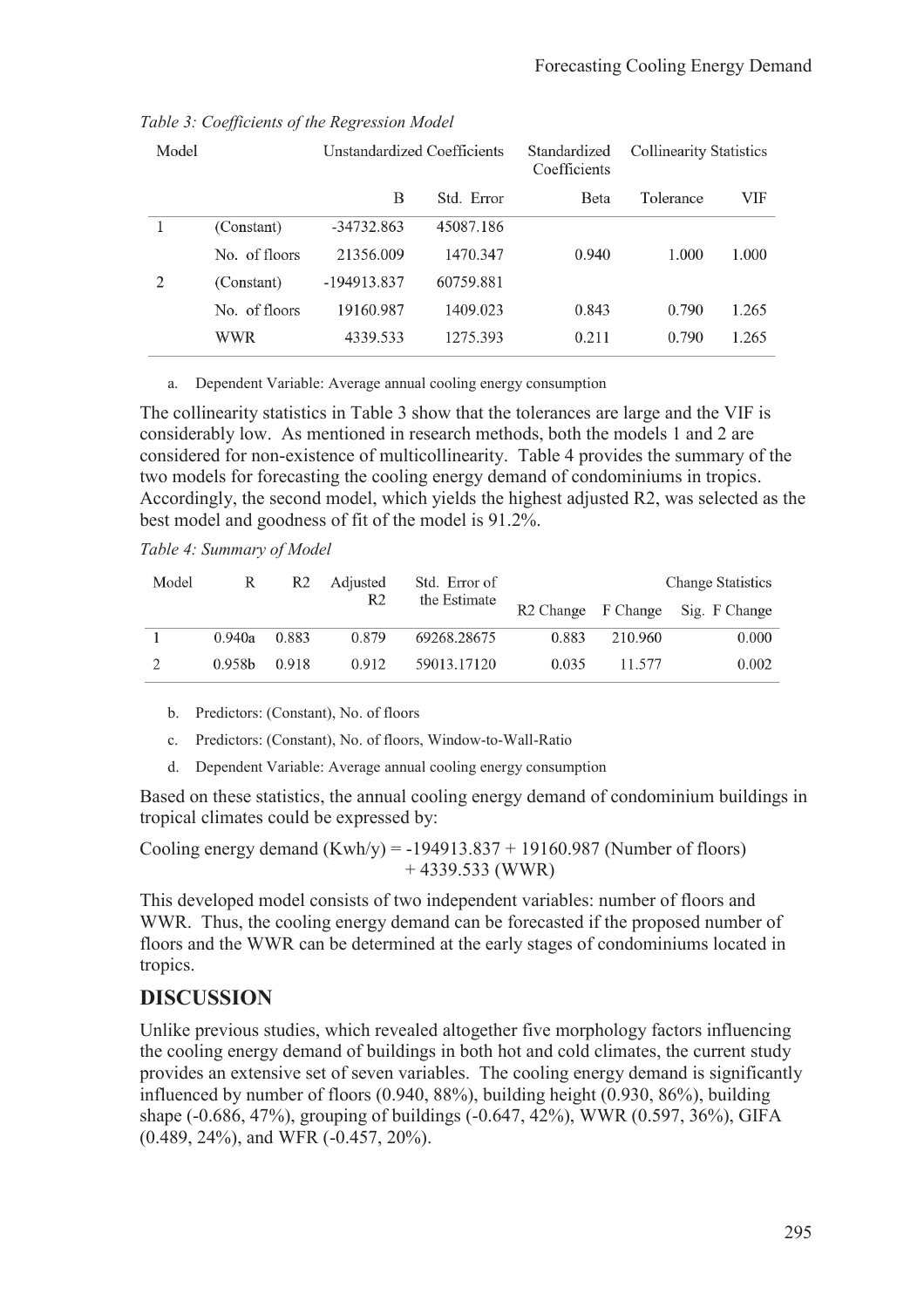Similar to Catalina *et al*., (2011), the current study found that building shape has a significant impact on cooling energy demand, reasoning that regular building configurations are more energy efficient compared to irregular building forms. Further, this study confirms the findings of Ayeb (2016) and Yang *et al*., (2015) who studied hot and dry climate, and hot summer and cold winter zones in China, respectively by concluding that buildings, which have long south and north axis, result in a reduction in energy consumption compared to east and west oriented buildings. Moreover, similar to Yang *et al*., (2015), the current study found that buildings with high WWR are more likely to experience high-energy demand and that would further increase with having east and west oriented window area. In addition, buildings with high WFR would result in low energy consumption for space cooling of condominium buildings. This result confirms previously held conclusions of Ayyad (2011) for office buildings in Dubai, which is a hot and humid climate.

The current study further determined the following vital relationships between building morphology and cooling energy demand. That a positive and strong correlation found between number of floors, building height and GIFA with the cooling energy demand of condominiums in tropics, indicates that cooling energy demand increases with increase in aforementioned variables. This could be due to the growing internal heat gain (i.e. by increased occupancy and usage of heat emitting appliances) and external heat gain (i.e. additional heat gain from the building façade). Further, where grouping of building exists; cooling energy demand for condominiums reduces due to their covering effects.

In terms of significance, only seven out of the analysed nine factors, resulted in significant correlation. Building orientation (0.319) and area of roof were the two exceptions. The impact of orientation on cooling energy demand could be mitigated by the covering effects caused by the grouping of buildings; therefore, this did not determined as a factor, which has a significant impact on cooling energy demand. Then, the area of roof resulted in a minimum correlation value (-0.180). Since roofs are a major heat gain element, most buildings in hot and tropical climate ensure buildings' thermal comfort through insulation. With that note, most of the buildings included to the research sample are roof insulated; therefore, the impact of roof area on cooling energy demand has been mitigated.

Unlike previous studies: Bousquet *et al*., (2014) and Mack and McWilliam (2013), the developed model in the current study is based on only two simple predictors: number of floors and WWR, which are frequently known at the pre-construction stages of buildings. The goodness of fit of the model is over 91%, indicating that this model could predict over 91% of the mean value of cooling energy demand of condominiums in tropics. Further, the mean value of accuracy of the developed model for forecasting cooling energy demand of condominiums in Sri Lanka is much improved compared to the mean value of accuracy (20%) reported by Mack and McWilliam (2013) in their cooling energy consumption by the climate model.

# **CONCLUSIONS**

In this study, a correlation analysis was initially performed to identify significantly correlated morphology factors with cooling energy demand and thereby developed a regression model for forecasting cooling energy demand of condominiums in Sri Lanka. It is concluded that number of floors, building height, building shape, grouping of buildings, GIFA, WWR, and WFR have significant effects upon the cooling energy demand of condominiums. Except for building shape and grouping of buildings, increase of other variables result in increase of cooling energy demand. Results further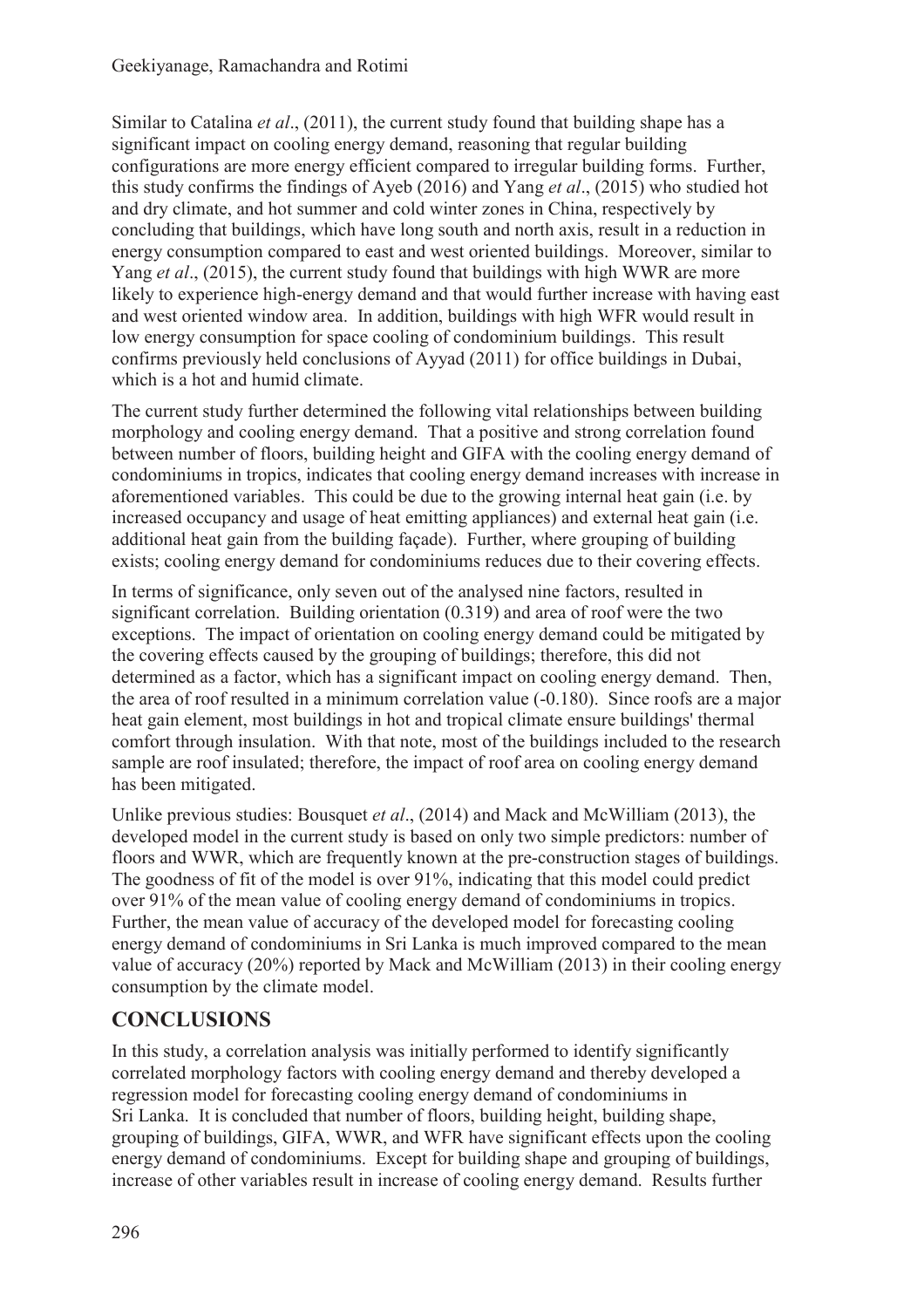highlight that regular building configurations (i.e. square, rectangular circle) and having grouping of buildings consume less energy for space cooling of condominiums in a tropical climate.

The main finding of the study is the morphology-based model for the estimation of cooling energy demand of condominiums in Sri Lanka. The developed model shows over 91% accuracy on the estimation of cooling energy demand. This model is based on two principal morphology factors: number of floors and WWR. The selected independent variables are positively contributing to the cooling energy demand. Therefore, energy demand for space cooling of condominium buildings can be predicted to make informed decisions at the early stages of buildings' life cycle. This would have implications on the operational costs and the running costs of residential condominiums.

It is hoped that these findings would provide useful knowledge towards energy efficient building designs. Building morphology factors could then be appropriately varied for condominium buildings in line with passive energy conservation strategies, consequently reducing cooling energy consumption in Sri Lanka. Finally, the study recommends that the model developed in this study, to be validated in other tropical climates.

## **REFERENCES**

- Alanzi, A, Seo, D and Krarti, M (2009) The impact of building shape on thermal performance of office buildings in Kuwait. *Energy Conversion and Management*, **50**(3), 822-828.
- Altunışık, R, Coşkun, R, Bayraktaroğlu, S and Yıldırım, E (2004) Research Methods in Social Sciences. Sakarya: Sakarya Bookstore.
- Australian Greenhouse Office (1999) *Australian Condominium Building Sector Greenhouse Gas Emissions 1990-2010: Executive Summary Report 1999*. Australian Greenhouse Office. Available from http://www.cufa.com.au/downloads/library/csr/commbuild.pdf
- Ayeb, M (2016) Building orientation for hot and dry climate [Personal Blog Post]. Available from https://www.linkedin.com/pulse/building-orientation-hot-dry-climate-majdi-ayeb
- Ayyad, T M (2011) *The Impact of Building Orientation, Opening to Wall Ratio, Aspect Ratio and Envelope Materials on Buildings Energy Consumption in the Tropics*. Master's Thesis, The British University, Dubai.
- Borg, W R and Gall, M D (1979) *Educational Research: An Introduction 3rd Edition*. New York, Longman.
- Bousquet, J, Cremel, M and Loper, J (2014) *Determinants of Space Heating Energy Consumption: An Analysis of American Households*. Unpublished Master's Thesis, Toulouse School of Economics, France.
- Brown, M A, Cox, M, Staver, B and Baer, P (2014) Climate change and energy demand in buildings. In: 2014 ACEEE Summer Study on Energy Efficiency in Buildings, 17<sup>th</sup>-22<sup>nd</sup> August, Pacific Grove, CA, USA, 26-38.
- Catalina, T, Virgone, J and Iordache, V (2011) Study on the impact of the building form on the energy consumption. *In*: *Proceedings of Building Simulation 2011, 12th Conference of International Building Performance Simulation Association*, 14-16 November, Sydney, Australia, 1726-1729.
- Chatterjee, S and Hadi, A S (2012) *Regression Analysis By Example 5th Edition*. Hoboken, New Jersey: John Wiley & Sons, Inc.
- Kirkham, R, Boussabaine, A and Grew, R (1999) Forecasting the cost of energy in sports centres. RICS Construction and Building Research Conference (COBRA 1999), University of Salford.